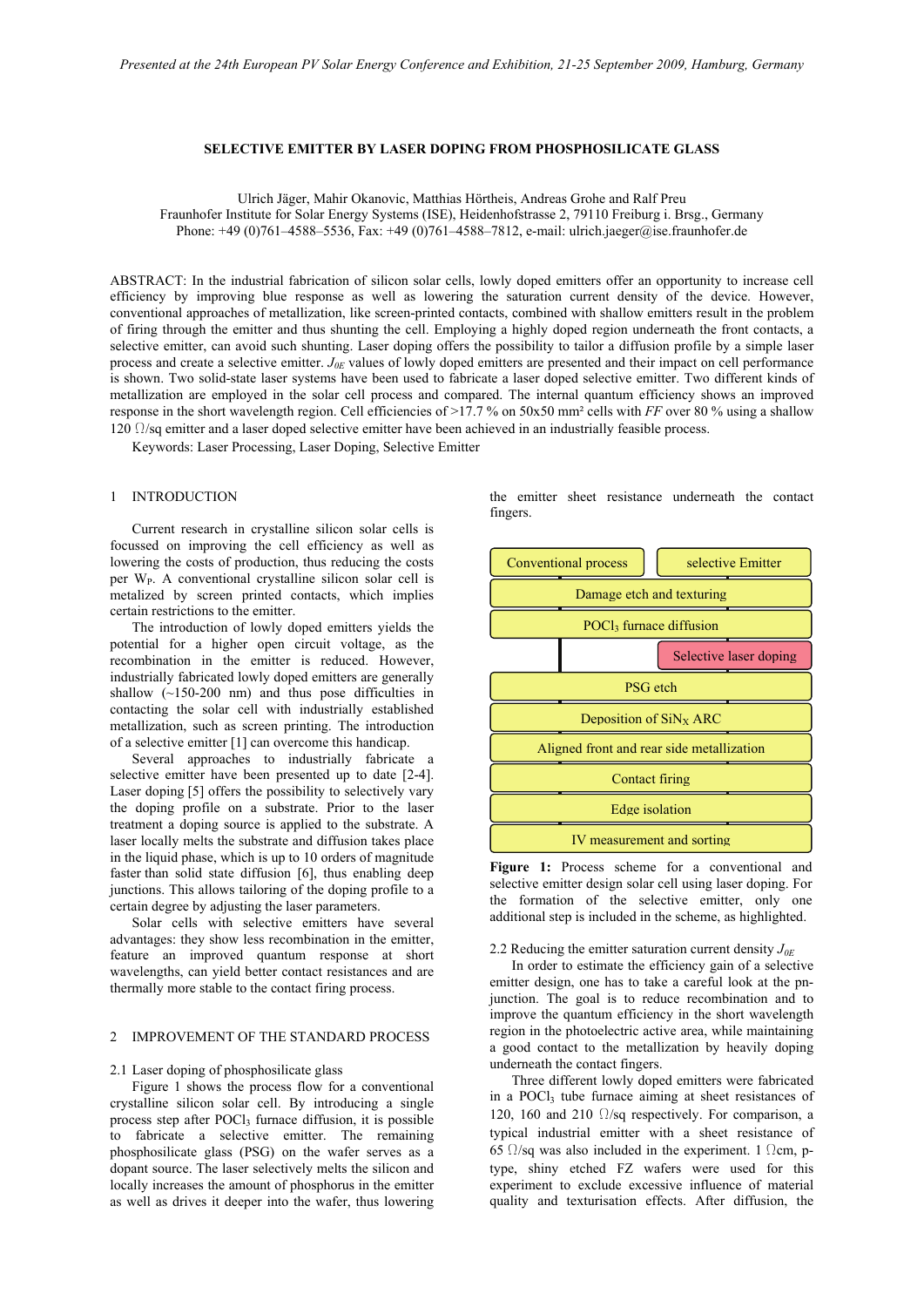samples were submitted to a PSG etch and immediately coated with a PECVD  $\text{SiN}_x$  anti-reflection coating on both surfaces. After a fast firing step, the effective lifetime of the symmetrical samples was measured by means of quasi-steady-state-photo-conductance decay (QSSPC). This allows determining the emitter saturation current density *J0E* as proposed by Cuevas [7]. The results are shown in Table I and an upper limit of the attainable open circuit voltage is also included, calculated through

$$
V_{OC, \max} = \frac{kT}{q} \ln \left( \frac{J_{SC}}{J_{0E}} + 1 \right) \tag{1}
$$

where the recombination in the FZ bulk was neglected. A temperature of 25 °C and a short circuit current density of  $J_{SC}$  = 34 mA/cm<sup>2</sup> were assumed, which is a reasonable value for a planar FZ surface. This process sequence allows the look at  $J_{0E}$  values, as they can occur in a typical solar cell structure in the unmetalized areas.

**Table I:** Emitter saturation current densities and potential open circuit voltages of lowly doped emitters on planar FZ surfaces determined from QSSPC measurements

| Emitter $\lceil \Omega / \mathsf{sq} \rceil$ | $65$ (ref.) | 120 | 160 | 210 |  |
|----------------------------------------------|-------------|-----|-----|-----|--|
| $J_{0E}$ [fA/cm <sup>2</sup> ]               | 565         | 253 | 195 | 147 |  |
| $V_{OC,max}$ [mV]                            | 635         | 656 | 662 | 670 |  |

## 2.3 Effect of the selective emitter

In order to estimate the gain in efficiency by employing a selective emitter, a crude estimation can be made using the 2-diode model. Although much more sophisticated simulations of selective emitter structures can be conceived, a simple calculation model can give an impression of the advantage of the selective emitter compared to a conventional cell design. Three different regions of the solar cell are considered: (i) illuminated, un-metalized emitter region with low doping (i.e. high sheet resistance), (ii) illuminated, unmetalized emitter region with high doping and (iii) metalized emitter region with high doping under no illumination, as indicated in Figure 2. Region (ii) has to be taken into account, as certain alignment tolerances for the metallization are required.



**Figure 2:** Scheme of a front side for a selective emitter design solar cell.

For each region,  $J_{0E}$  and sheet resistance values are taken, area weighted means for  $J_{0E}$  and series resistance  $R_S$  were calculated and the resulting values are used to calculate the cell performance by the 2-diode model. Values for *JSC*, *J0B*, parallel and contact resistances were held constant for the calculations, as the impact of the sheet resistance and *J0E* on the cell performance is of interest. The finger spacing was chosen to be 1.8 mm, contact fingers were 100 um in width and the above mentioned region (ii) was held constant at  $100 \mu m$ . The sheet resistance for the heavily doped region (ii) and (iii) was 25  $\Omega$ /sq for all emitters, with exception to the 65  $\Omega$ /sq emitter, which was assumed to be homogeneous.  $J_{SC}$ values for the 65  $\Omega$ /sq cell are taken from reference cells. Table II summarizes the results of this comparison.

**Table II:** Comparison of the impact of different lowly doped emitters. As a reference, an emitter with a sheet resistance of 65  $\Omega$ /sq is also shown.

| Emitter $\lceil \Omega / \mathsf{sq} \rceil$ | $65$ (ref.) | 120  | 160  | 210  |  |
|----------------------------------------------|-------------|------|------|------|--|
| $V_{OC}$ [mV]                                | 628         | 635  | 637  | 639  |  |
| $J_{SC}$ [mA/cm <sup>2</sup> ]               | 33.8        | 343  | 34.3 | 34.3 |  |
| $FF$ [%]                                     | 79.0        | 78.6 | 78.2 | 77.7 |  |
| $\eta$ [%]                                   | 16.8        | 17.1 | 171  | 170  |  |

It can be expected, that the open circuit voltage will be augmented by up to 1.7 % by using a selective emitter structure. The fill factor is expected to decrease by up to 1.6 % due to the increased series resistance induced by the high sheet resistances. However, an overall gain in conversion efficiency of about  $0.3 \%_{\text{abs}}$  can be expected.

### 3 PROCESSING OF SOLAR CELLS

#### 3.1 Experimental setup

For the processing of solar cells, an emitter with a sheet resistance of  $R_{sheet} = 120 \Omega/\text{sq}$  was chosen. As a reference, solar cells with a  $R_{sheet} = 65 \Omega/sq$  emitter were also processed. For each emitter, an optimized grid was used. Two different laser systems were used to fabricate a laserdoped selective emitter. *Laser I*, a frequency tripled Nd:YVO4 DPSSL, has a wavelength of  $\lambda$  = 355 nm and a pulse length of approximately  $\tau_{\text{Laser}} = 25 \text{ ns.}$  *Laser II*, a Yb:YAG disc laser in the spectral ground mode, has  $\lambda = 1030$  nm and  $\tau_{\text{Laser}} = 2 \,\mu s$ , respectively. Two types of metallization were employed, screen printing and aerosol jetting [8]. The latter allows finer contact fingers and thus also a reduction of the highly doped region on the wafer. For this kind of metallization, no 65  $\Omega$ /sq reference was included in the experiment.

The cells with a size  $A = 50x50$  mm<sup>2</sup> were processed on 1  $\Omega$ cm, 250 µm thick FZ wafers with a shiny etched surface. The process sequence was identical to that shown in figure 1. However, the batch of wafers that were metalized with Aerosol jetting were submitted to silver light induced plating (Ag-LIP) prior to edge isolation.

## 3.2 IV results

Tables III and IV display the results of the processed solar cells. With a conventional metallization such as screen printing, summarized in Table III, a strong difference between the two kinds of laser can be observed. The laser doped selective emitter generated with Laser I performs quite satisfactory; an overall gain in efficiency of  $0.6\%$ <sub>abs</sub> compared to the reference can be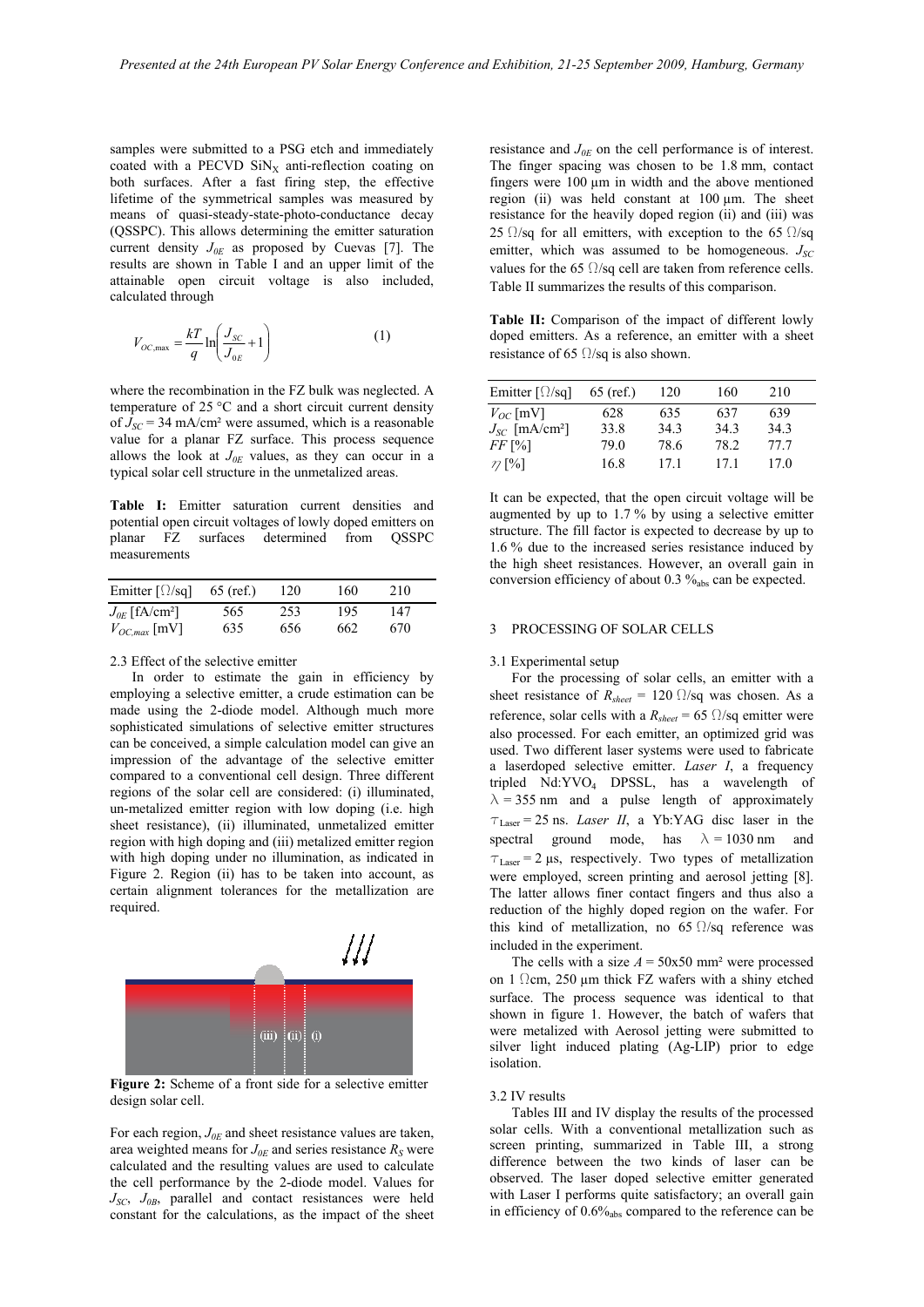reached. However, solar cells with a laserdoped selective emitter generated with Laser II perform, due to very low fill factors, poorly. As shown below, this low FF is caused by high specific contact resistances. For all cells, the pseudo fill factor (PFF), acquired by means of a Suns $V_{OC}$  measurement, is above 81%. This indicates that the laser process does not inflict any significant damage. Obviously the disadvantageous distribution of the phosphorus induced by Laser II is hindering a formation of a good semiconductor-metal contact. Hence, only selective emitter cells done with Laser I are considered and discussed.

**Table III:** Results of the processed solar cells with selective emitter and *screen printing* as metallization. The mean value and standard deviation for the best five cells is given. The best cell was done with Laser I.

|                                                  | Laser I        | Laser II best cell reference          |                       |
|--------------------------------------------------|----------------|---------------------------------------|-----------------------|
| $V_{OC}$ [mV] 632.5±0.9                          |                | $627.2 \pm 0.8$ 633.1 627.1 $\pm$ 1.4 |                       |
| $J_{\rm S}$ [mA/cm <sup>2</sup> ] 34.4 $\pm$ 0.2 |                | $30.3 \pm 2.0$                        | $34.8$ $34.3 \pm 0.2$ |
| $FF$ [%]                                         | $78.7 \pm 0.3$ | $36.1 \pm 1.7$                        | $78.2$ $76.9 \pm 0.8$ |
| $\eta$ [%]                                       | $17.1 \pm 0.1$ | 6.9 $\pm$ 0.7                         | $17.2$ $16.5 \pm 0.2$ |

The advantage of the selective emitter originates predominantly through the rise in  $V_{OC}$ . Compared to the reference, the open circuit voltage is about 0.9 % higher for the lowly doped emitter. The increase in the short circuit current density is marginal and in the scale of this experiment not ascertainable. This has two reasons: first, compared to the reference, a larger percentage of the cell is metalized for the selective emitter cell. This is intentioned, as the finger spacing was reduced to maintain a high fill factor for the emitter with higher sheet resistance. Second, the emitter with a sheet resistance of  $65 \Omega/sq$  has undergone several optimisations, where as the POCl<sub>3</sub> furnace process for the 120  $\Omega$ /sq emitter still has the potential for further improvement. This is also visible in the small increase in quantum efficiency compared to the reference, see figure 5.

 For the two-staged metallization, aerosol jetting and subsequent Ag-LIP, results look different. Both lasers yield good results, but overall Laser I performs better. An overview is given in Table IV. Note, that no references with sheet resistance of 65  $\Omega$ /sq were processed with this kind of metallization, as it does not represent a yet widely employed form of contact formation and is still under development. Due two the fine structures of this tech-nique (seed layers  $\leq 40 \,\mu m$  in width), the finger spacing was adjusted and thus high fill factors were the result.

**Table IV:** Results of the processed solar cells with selective emitter and *Aerosol jetting* + LIP as metallization. The mean value and standard deviation for the best five cells (laser I) and the best three cells (Laser II) is given. The best cell was done with Laser I.

| Laser I         | Laser II        | best cell |
|-----------------|-----------------|-----------|
| $633.9 \pm 1.0$ | $633.6 \pm 0.2$ | 635.1     |
| $34.6 \pm 0.0$  | $34.3 \pm 0.0$  | 34.6      |
| $80.9 \pm 0.7$  | $79.4 \pm 0.6$  | 812       |
| $17.7 \pm 0.1$  | $17.2 \pm 0.1$  | 17.8      |
|                 |                 |           |

3.3 Enhanced stability in the contact firing step

One of the advantages of the selective emitter is the reduced sensitivity to temperature variations during the contact firing process step. This has been experimentally verified and is shown in Figure 3.



**Figure 3:** Cell efficiency over firing temperature for the cells with selective emitter done with Laser I and the reference cells for the *screen printed* cells. The cells with selective emitter are less sensitive to the firing temperature variations and exhibit a good stability over a wide temperature range. Each data point represents the mean and the standard deviation of five solar cells.

The solar cells with selective emitter show an improved thermal stability compared to the reference cells. The drop in efficiency at 920 °C for the reference cells and at 960 °C for the selective emitter cells is due to a decrease in the fill factor. The loss in FF has its origin in the worsening of the contact formation, visible in series and specific contact resistance at high firing temperatures.

#### 3.4 Enhanced contact resistance

Figure 4 shows the comparison of the specific contact resistances for the selective emitter solar cells and the reference cells measured by means of the "transfer line modelling" (TLM) [9], for screen printing metallization. Again, cells with selective emitter show a superior performance compared to the reference cells. However, overall values are moderate and the error in measurement is relatively high. This is partly due to the polished surface, as in the absence of the random pyramids the area for contact formation is reduced. Nonetheless, a comparison between the two types of emitters is reasonable, as both types of cells have the same material and surface.

Solar cells processed with screen printing and selective emitter done by Laser II had specific resistances in the range of 0.05 up to 1.1  $\Omega$ cm<sup>2</sup>. These high values prevent high fill factors and thus an acceptable cell performance.